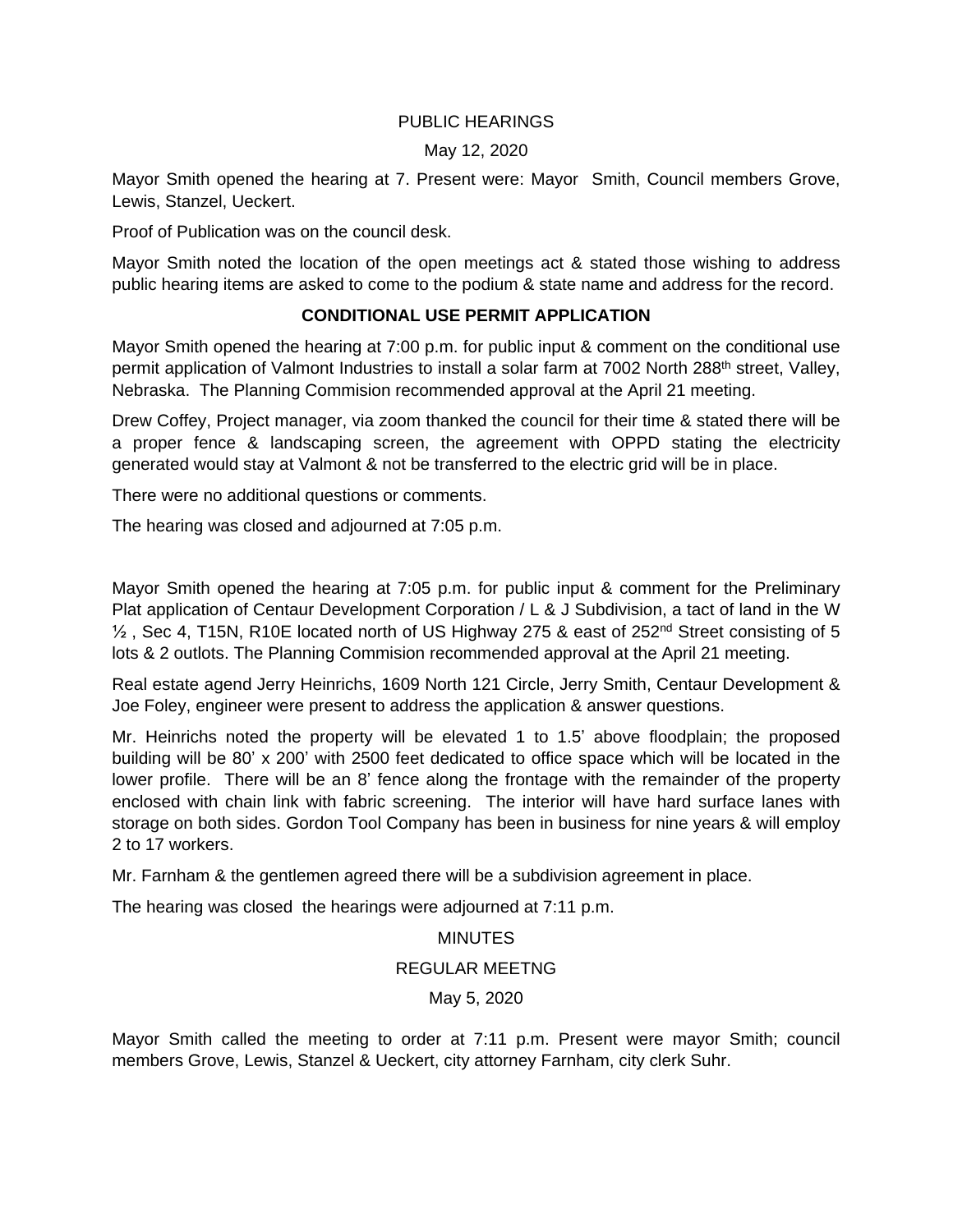Mayor Smith noted the location of the open meetings act, & stated one copy of all reproducible written material to be discussed at this meeting is available for examination or copying.

Council member Lewis led the Pledge of Allegiance.

Proof of publication & posting were on the council desk.

Visitors & Correspondence –The Mayor invited anyone present who wished to address an agenda item & is not on the agenda to come forward at this time, noting they will have three minutes to speak. The following proclamations were posted on the council chamber wall; International Building Safety Month - May 2020, Municipal Clerks Week – May 3-9, National Police Week – May 10-16 and Emergency Medical Services Week – May 17-23.

Lewis moved to approve the agenda. Ueckert seconded. All in favor, motion carried.

Lewis moved to approve the consent agenda. Grove seconded. All in favor, motion carried. Items on the consent agenda were to accept April 14 public hearing & meeting minutes, treasurer's report, April payroll, \$61,513.89/IRA\$970.62, April Keno receipts \$304.62, PeopleService, Inc. report, April Library statistics & April 21 Planning Commission minutes; appoint Mark Henderson to a three year term on the Tree Board & Cal Peacock to the Board of Adjustment to complete Danny Stewart's term; approve bills paid during the month & bills & additional bills presented for payment; **Supplies:**; Ace 16.52; Ace Outdoor 147.15; Amazon 643.07; Arps 1462.88; Dultmeir 52.74; Electronic Eng. 285.00, Evoqua 13810.60; Host 75.09; Iowa pump 5143.74; Kirby Auto 161.97; Lanoha Nursery 269.99; Loves 1009.49; Lowes 275.85; Menards 2486.46; Michael Todd 198.77; OfficeNet 1181.13; ODW 5761.55; Omaha Neon 351.45; Pavers 1242.00; Petty cash 40.30; Publication Prntg. 181.10; Rhomar 523.89; Robs Oil 2000.13; Repco 40.80; Two Rivers S & G 511.26; United Seed 300.00; Scantron 7525.40; Tradewell 360.00; USPS 328.03; **Services:** Aflac 661.14; A-Plus 2600.00; Black Hills 500.56; Credit Bureau 547.75; Cox 1081.04; DC Env 1079.62; DC Gazette 372.72; Everetts 363.65; FSI 80239.00; J Farnham 3086.00; FNB 5962.50; FSB 5962.50; FNB 2993.40; Fremont Util 21999.10; Green's 63.95; Gworks 2848.75; JD's 114.75; Judds Bros. 178920.00; Lanoha/Bluewater 613073.78; Mallard 506409.60; Mastercard 3684.41; Linc Finan 670.82; Matzen 799.90; Municipal Code 80.00; Menard 121262.66; NE Support 576.02; O & P 47653.33; OPPD 11723.03; PeopleService 22081.00; Pap San 242.52; Powertech 5038.64; Trek Services 2920.27; U-Fill-It 3420.00; Univar 1080.00; Verizon 272.53; West-E-Con 1780.00; Woodhouse 35.58; Window Pro 20.00; **Taxes:** Fed 14794.19; NE 2315.69; **Reimburse/Refund**: Charles Thomas Homes 500.00; Echelon 750.00; Landmark 1000.00; Ramm 750.00; Trademark Homes/ Krauel / Widhalm Homes / Klein / Mcevoy / Kukoly / Church / Wentz / Eggen 150.00 each.

Citizen request: Kristen Phillips,  $5710$  N  $279<sup>th</sup>$  Circle present via zoom requested the City install a "dead end" sign at the corner of Lakewod Street & North 279<sup>th</sup> Circle. She stated there are lots of people using  $279<sup>th</sup>$  Circle driving to the park & parking on the street, which poses a hazard to children.

Following discussion Mrs. Phillips was advised to contact Douglas County & request a "no outlet" sign be installed on 279<sup>th</sup> Circle & Meigs, off back of curb within the Timber Shores Subdivision.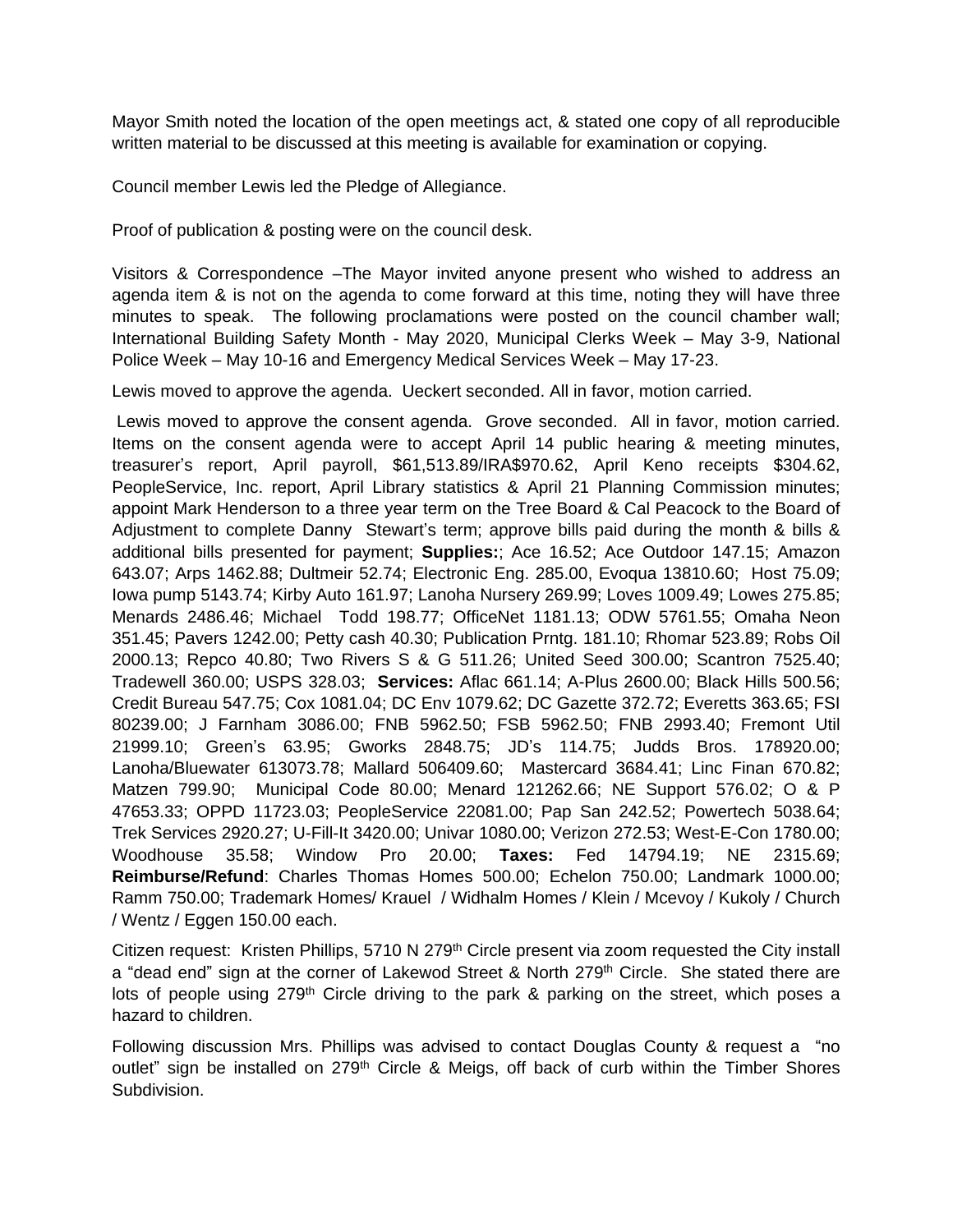Request for city to install "Caution Children Playing" signs on 281<sup>st</sup> Avenue in Valley Shores subdivision. Officer Dunham confirmed there are a lot of little kids playing in that area. Following discussion Council member Stanzel moved to direct public works to affix "children playing" signs to existing speed limit signs on 281<sup>st</sup> Avenue. Ueckert seconded. All in favor, motion carried.

Building Official Michael Burns reported everything is in order to approve the conditional use permit with the exception of the agreement between Valmont & OPPD. Drew Coffey via zoom, said he will have the agreement this week or early next week.

Council member Grove introduced, read & moved for passage of Resolution No 2020-16 to authorize building official Michael Burns to issue a conditional use permit to Valmont Industries to operate a solar farm on a portion of their property at 7002 North 288<sup>th</sup> Street. Ueckert seconded. All in favor, motion carried. A true, correct & complete copy is on file at city hall.

Council member Grove moved to approve the preliminary plat of Centaur Development Corporation / L & J Subdivision located north of the US Highway 275 & east of 252<sup>nd</sup> Street. Stanzel seconded. All in favor, motion carried.

Council member Stanzel moved to extend suspension of disconnection of water/sewer service & delinquency charges & to extend pet license registration to June 30, 2020. Grove seconded. All in favor, motion carried.

In response to a request from the Y there was discussion regarding opening the outdoor pool. Council consensus was to address the question week by week in concert with the YMCA & follow the guidelines issued by the State.

Council member Stanzel moved to suspend the rules for consideration of Ordinance No. 738 entitled: AN ORDINANCE VACATING A PORTION OF THE RIGHT OF WAY IN THE STREET KNOWN AS JEFFERSON CIRCLE. Lewis seconded. All in favor, motion carried.

Council member Lewis moved for final passage. Grove seconded. All in favor, motion carried. A true, correct & complete copy is on file at city hall.

City Engineer - Flat Water Improvements Phase 1 – Contract 1 (Utility). Greg Perry reported the lift station is done. He recommended council approve the change order, final pay request & close out documents.

Grove moved to approve Change Order #2 (Final) deduct \$2,120.53. Ueckert seconded. All in favor, motion carried.

Council member Grove introduced, read & moved for passage of RESOLUTION NO. 2020-17 to approve to Developer Compass Utility application for payment #7, (Final) \$48,892.01 & payment to Olmsted & Perry for engineering services, Flatwater Lakes Phase 1, \$8,418.98. Ueckert seconded. All in favor, motion carried. A true, correct & complete copy is on file at city hall.

Grove moved to approve Acceptance of Substantial Completion & recommendation of Notice of Acceptability of work & close out the project. Ueckert seconded. All in favor, motion carried.

Flat Water Improvements Phase 1 – Contract 2 (Paving). Greg Perry recommended council approval of the change order, the final pay request & the close out documents.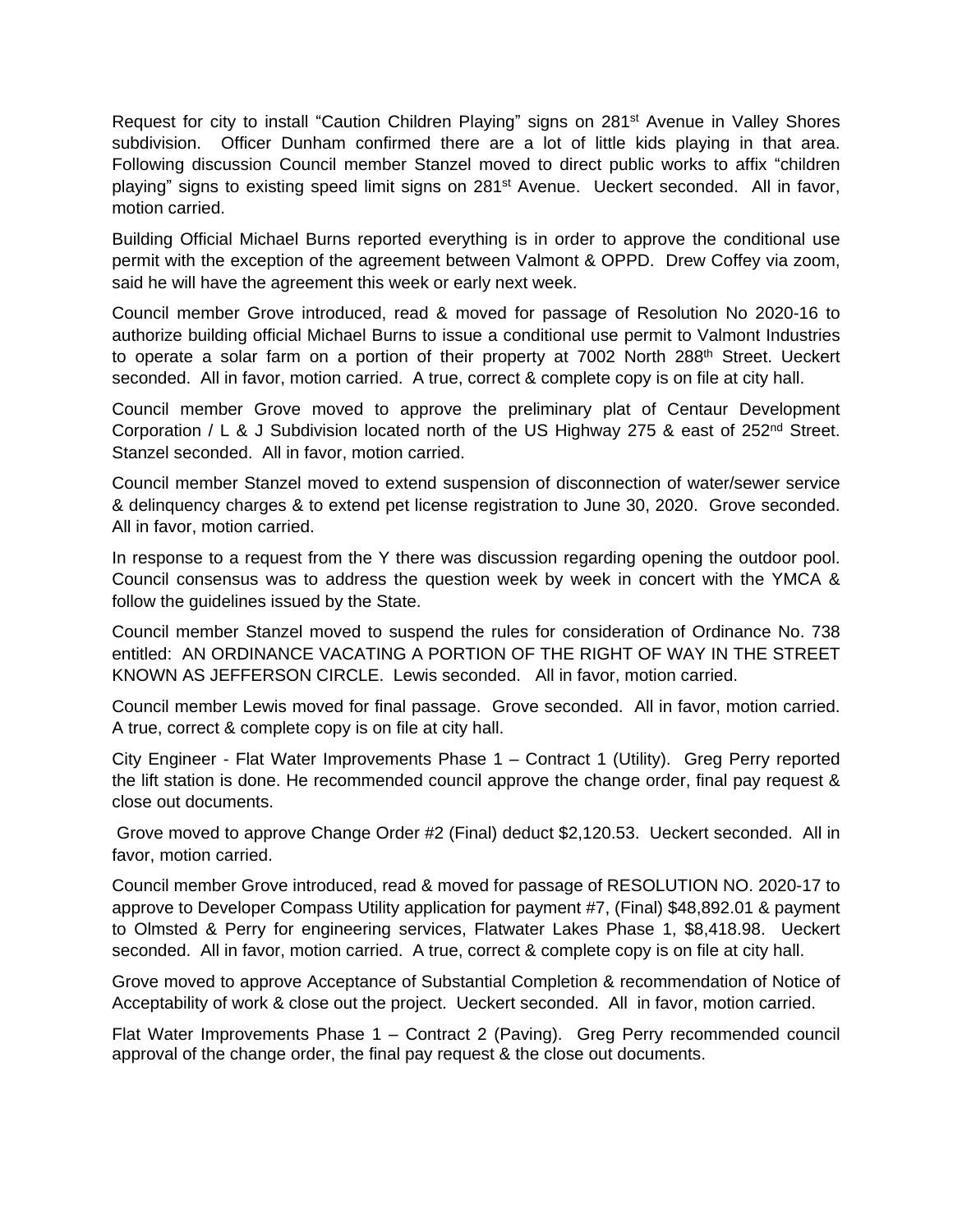Grove moved to approve Change Order #2 (Final) deduct \$6,788.67. Stanzel seconded. All in favor, motion carried.

Council member Ueckert introduced, read & moved for passage of RESOLUTION NO. 2020-18 to approve to Developer Compass Utility application for payment #4, final \$8,142.18 & payment to Olmsted and Perry for engineering services, Flatwater Lakes Phase 1, \$1,151.00. Lewis seconded. All in favor, motion carried. A true, correct & complete copy is on file at city hall.

Ueckert moved to approve Acceptance of Substantial Completion & recommendation of Notice of Acceptability of work & close out the project. Grove seconded. All in favor, motion carried.

Flat Water Improvements Phase 2 Rebid (Sanitary Sewer, Storm Sewer & Water Main) - Mr. Perry reported work on the project is scheduled to begin June 1.

2019 Flood Recovery Gardiner Street Stormwater Pumping Station. Jim Olmsted reported the project is at 80% with electrical controls, seeding & site restoration left to complete. He recommended council approve Judds Brothers pay request No. 4.

Council member Lewis introduced, read & moved for passage of RESOLUTION NO 2020-19 to approve Judds Brothers Construction Company Application for Payment No. 4 \$178,920.00 for work completed to date. Grove seconded. All in favor, motion carried. A true, correct & complete copy is on file at city hall.

OTHER UPDATES / MISCELLANEOUS / 2018 Water System Improvements (Ginger Cove / Ginger Woods). Mr. Perry reported the grass seed has not germinated. Carlstrom Construction completed remedial work ten days ago.

2019 Flood Recovery Valmont Lift Station Rehab.- Jim Olmsted is preparing the plans & is working with Nate Taylor to find cost savings.

Front Street Paving Reconstruction – Work will begin next week.

2019 Flood Recovery Ball Field Restoration Project – Work is progressing - very close to completion.

2019 Flood Recovery CCTV Project – Working with Cheryl & FEMA on a plan to repair 14 areas.

Country Aire 2 – Greg Perry reported the utility pre-construction conference is tomorrow at 2 p.m., with a May 18 start date.

Water Treatment Plant Study & Street Asphalt Overlay – There will be a special meeting / study session June 23 to discuss & plan.

City Attorney – Mr. Farnham shared a letter dated May 8 regarding a rezoning request from Nachreiner Properties.

Mayor's Report – Planning Commission Zoom/Call In meeting May 19 4:30 p.m. Valley Days Zoom/Call In meeting May 19 at 6 p.m. A black walnut tree was planted in the arboretum April 24 for Arbor Day. The event was live streamed on facebook & the Douglas County Post Gazette featured an article with pictures. The City has received \$40,030.71 from F E M A for The Pines culvert replacement. Clean up Day – Was very busy. Having a police officer on site to direct people worked extremely well & people were good about following directions. U- Fill -It ran out of dumpsters. All Metals had a unit on site. Public Works could not keep up chipping at